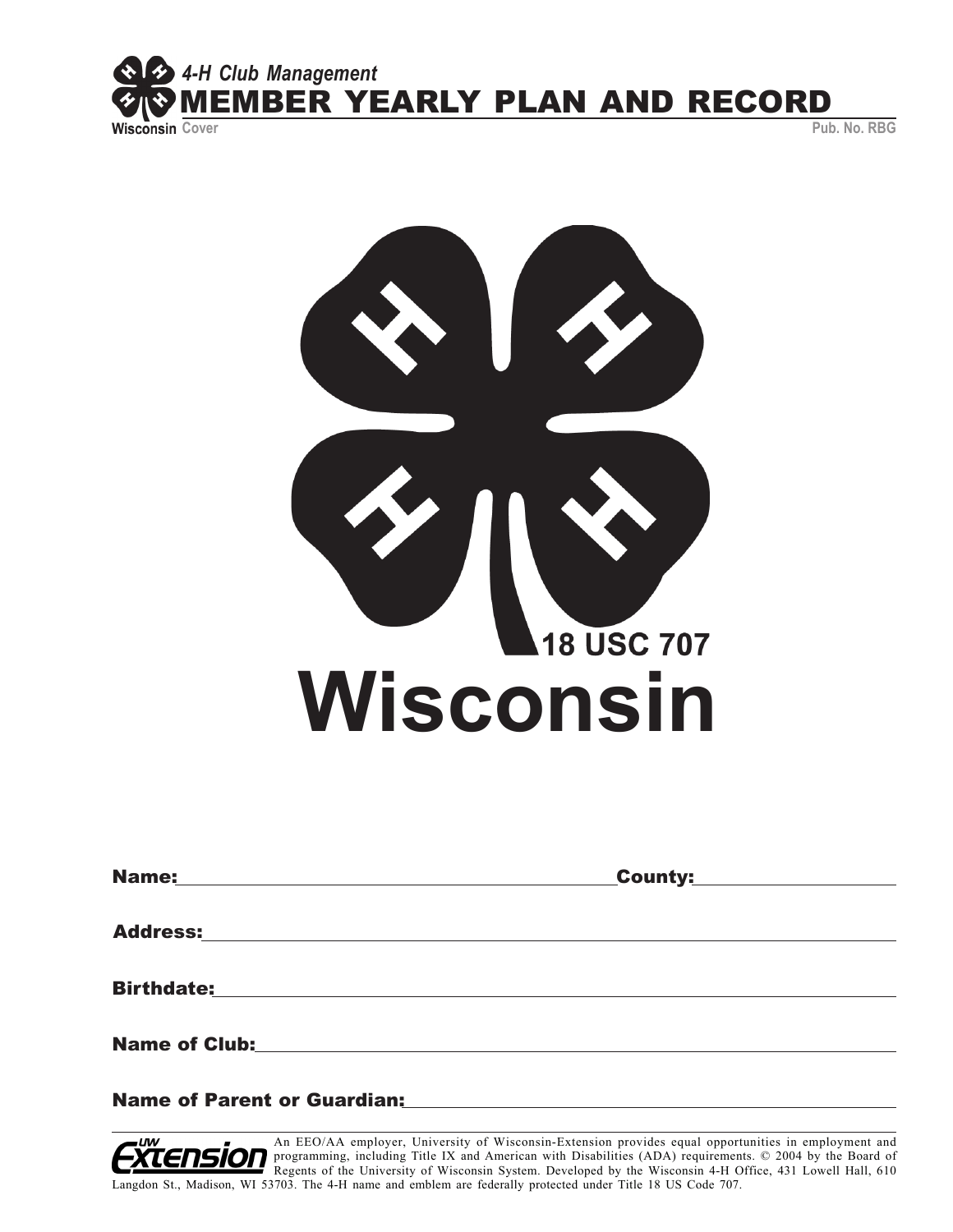## Your Yearly Plan and Record

Plan the things you would like to do and learn in each project with the help of your leader and/or parents at the beginning of the year. Use the Member Planning and Evaluation Form (MPE) to record your plans. To evaluate at the end of the year, record the progress you made toward your goals (or plans) on the MPE form.

Other records you may include are:

- 1. My 4-H Activity Program (MPE-A)
- 2. Financial Record (FR)
- 3. Additional Record Forms
	- a. As provided by your county
	- b. From examples in your project literature
	- c. Developed by you as needed
- 4. 4-H Story for the Year
	- a. Include pictures to tell your story
	- b. A few news clippings can support your story

Below are the projects which I have carried as a 4-H member.

| Name of project | <b>Year Carried</b> |  |  |  |  |
|-----------------|---------------------|--|--|--|--|
|                 |                     |  |  |  |  |
|                 |                     |  |  |  |  |
|                 |                     |  |  |  |  |
|                 |                     |  |  |  |  |
|                 |                     |  |  |  |  |
|                 |                     |  |  |  |  |
|                 |                     |  |  |  |  |
|                 |                     |  |  |  |  |
|                 |                     |  |  |  |  |
|                 |                     |  |  |  |  |
|                 |                     |  |  |  |  |
|                 |                     |  |  |  |  |
|                 |                     |  |  |  |  |
|                 |                     |  |  |  |  |
|                 |                     |  |  |  |  |
|                 |                     |  |  |  |  |
|                 |                     |  |  |  |  |
|                 |                     |  |  |  |  |
|                 |                     |  |  |  |  |
|                 |                     |  |  |  |  |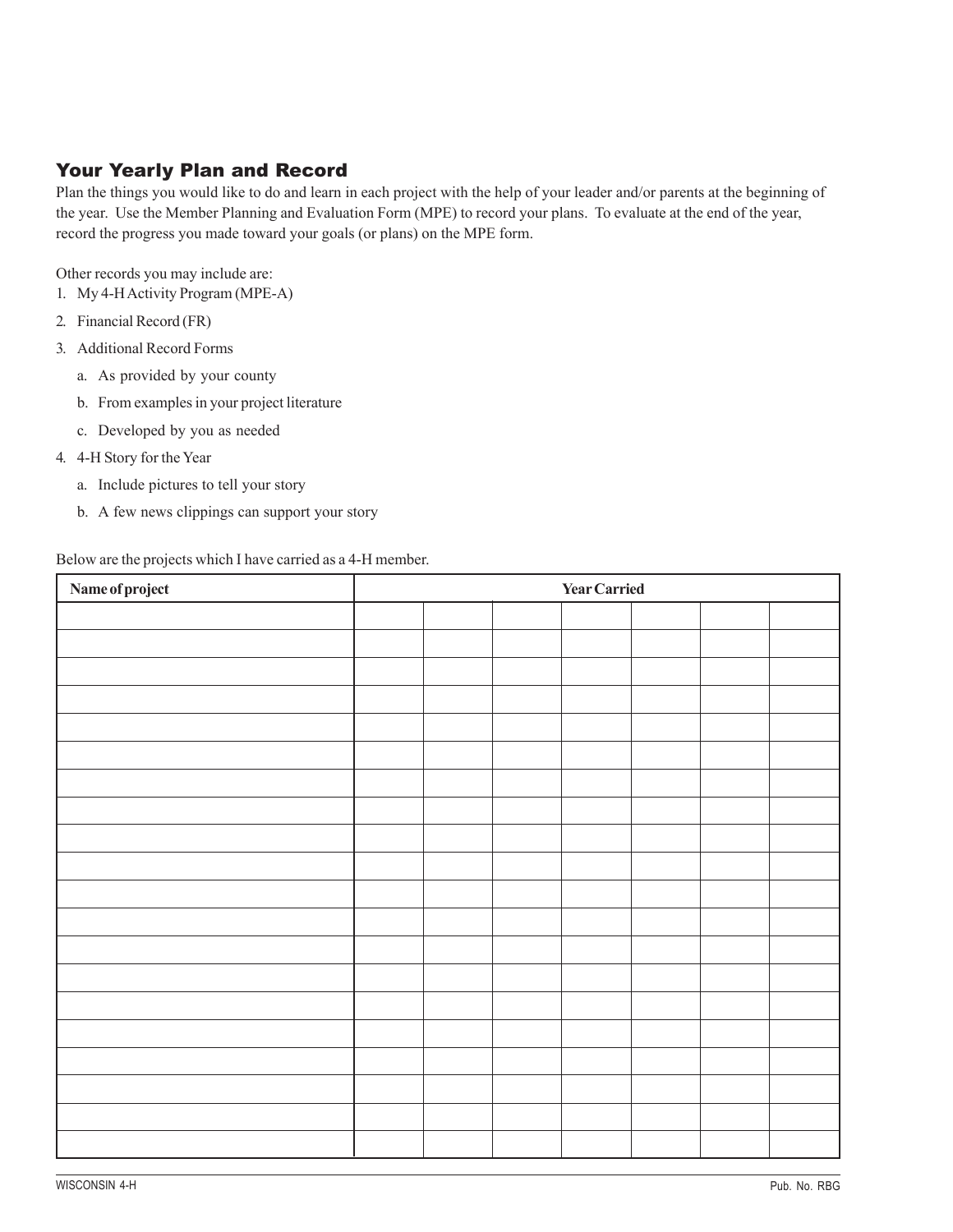# Current Year Record of My 4-H Activities

#### **Judging and Demonstrations**

| Year | Event | Where |
|------|-------|-------|
|      |       |       |
|      |       |       |
|      |       |       |
|      |       |       |
|      |       |       |
|      |       |       |
|      |       |       |
|      |       |       |
|      |       |       |

#### **Other 4-H Activities**

| Year | Delegate; trips won; drama; music; athletics; safety; other: |  |
|------|--------------------------------------------------------------|--|
|      |                                                              |  |
|      |                                                              |  |
|      |                                                              |  |
|      |                                                              |  |
|      |                                                              |  |
|      |                                                              |  |
|      |                                                              |  |
|      |                                                              |  |
|      |                                                              |  |

#### **Service to My Club**

| Year | Offices held: | Committees served on: | Other services to my club: |
|------|---------------|-----------------------|----------------------------|
|      |               |                       |                            |
|      |               |                       |                            |
|      |               |                       |                            |
|      |               |                       |                            |
|      |               |                       |                            |
|      |               |                       |                            |
|      |               |                       |                            |
|      |               |                       |                            |
|      |               |                       |                            |